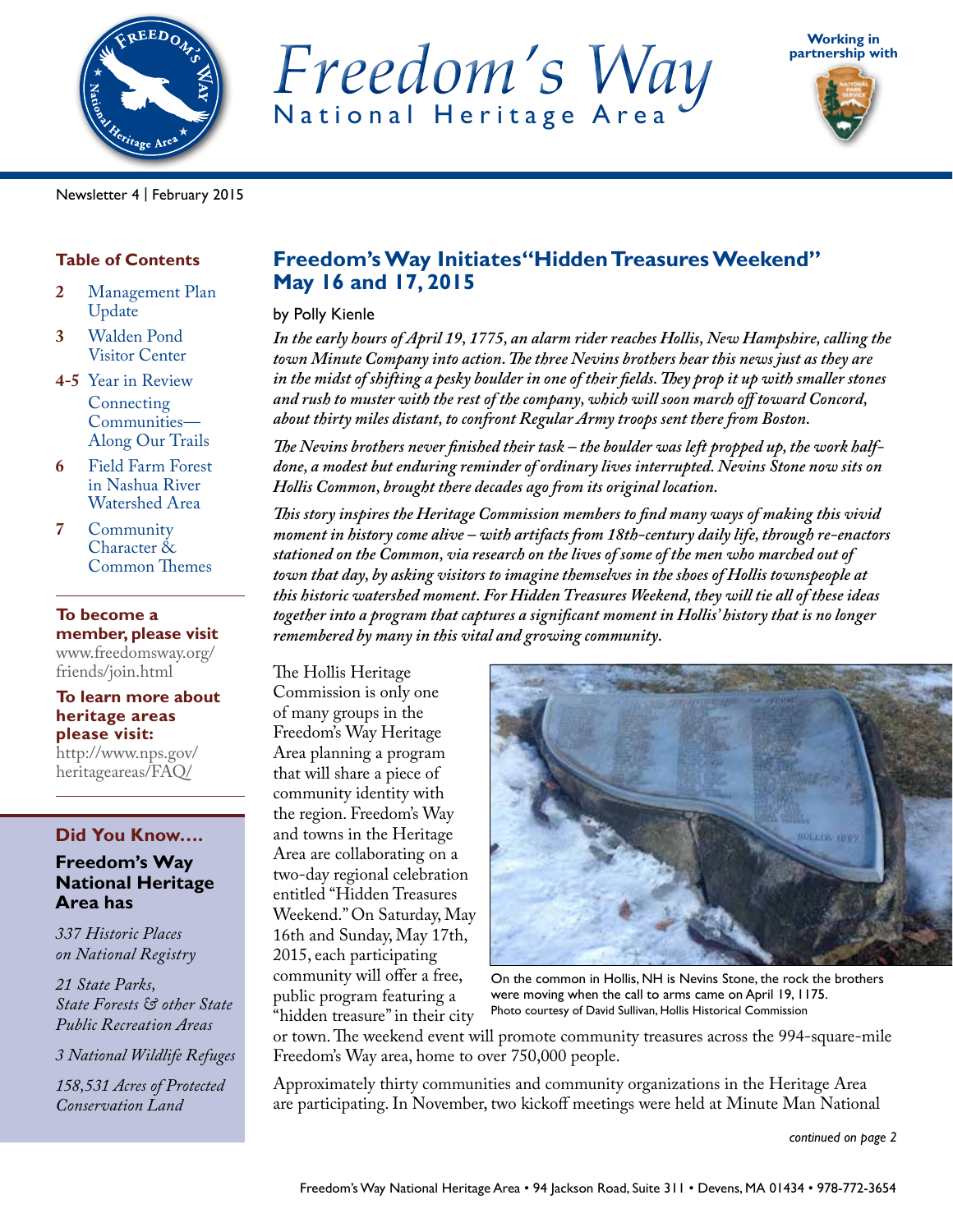# **Management Plan Update**

We are pleased to announce that the Freedom's Way Heritage Association is in the final stages of completing its management plan with a draft being prepared for review as this newsletter goes to print.

Begun almost a year ago, the plan represents the combined efforts of the organization and its many partners and will serve as a blueprint for heritage area-wide activities for the next ten years. Recommendations are included for interpretation and education, historic preservation, conservation, agriculture, communications, collaboration, community planning and cultural heritage tourism.

Throughout the planning process four overall goals have been identified to guide the work of the heritage area. These include;

- 1. Foster a culture of pride and stewardship to preserve the natural, cultural and historic and cultural resources of the heritage area as a legacy for future generations.
- 2. Engage and collaborate with organizations, interests and individuals to create a shared regional vision as a living link across landscapes, history and time.
- 3. Promote sustainable communities throughout the heritage area to reinforce and celebrate their character, memories and traditions to create a sense of place.



Gravestones softened by winter snow in cemetery in Shirley Center. © 2014 Adam.

4. Inspire generations of lifelong learners through innovative educational and interpretive initiatives that connect stories — past and present — to those who live, work and visit the region.

The planning process has provided new insights into the heritage area while reaffirming the mandate of its enabling legislation, signed into law by President Obama in 2009.



Drake's home in Leominster was a stop along the Underground Railroad and a focus on Hidden Treasures Weekend. Photo courtesy of Bruce Colter.

Historical Park and at Townsend's Memorial Hall. At these, prospective participants met with Hidden Treasures project manager, Polly Kienle, asked questions, and shared ideas.

Hidden Treasures Weekend builds on the earlier success of *Strollin' & Rollin'*, a series of self-guided tours of historically significant sites and landscapes, while including many more communities in the two-day celebration of local nature, culture, and history. The public can participate in fun and creative activities that will entice families to explore the history of our 45 communities and to engage directly with the organizations that preserve them.

Choosing the treasures from so much rich regional history has proven to be a challenging task. While Freedom's Way initially asked for a single document or object, structure or landscape to be selected, some communities have chosen to build whole programs around one idea, such as early industry or the arts. Others have struggled to select a treasure and design a program with limited volunteer resources or within the scope of other longterm projects and commitments. Many communities are building program teams made up of people from more than one organization. Creativity is the key to developing

### **Hidden Treasures Weekend,** *continued from page 1*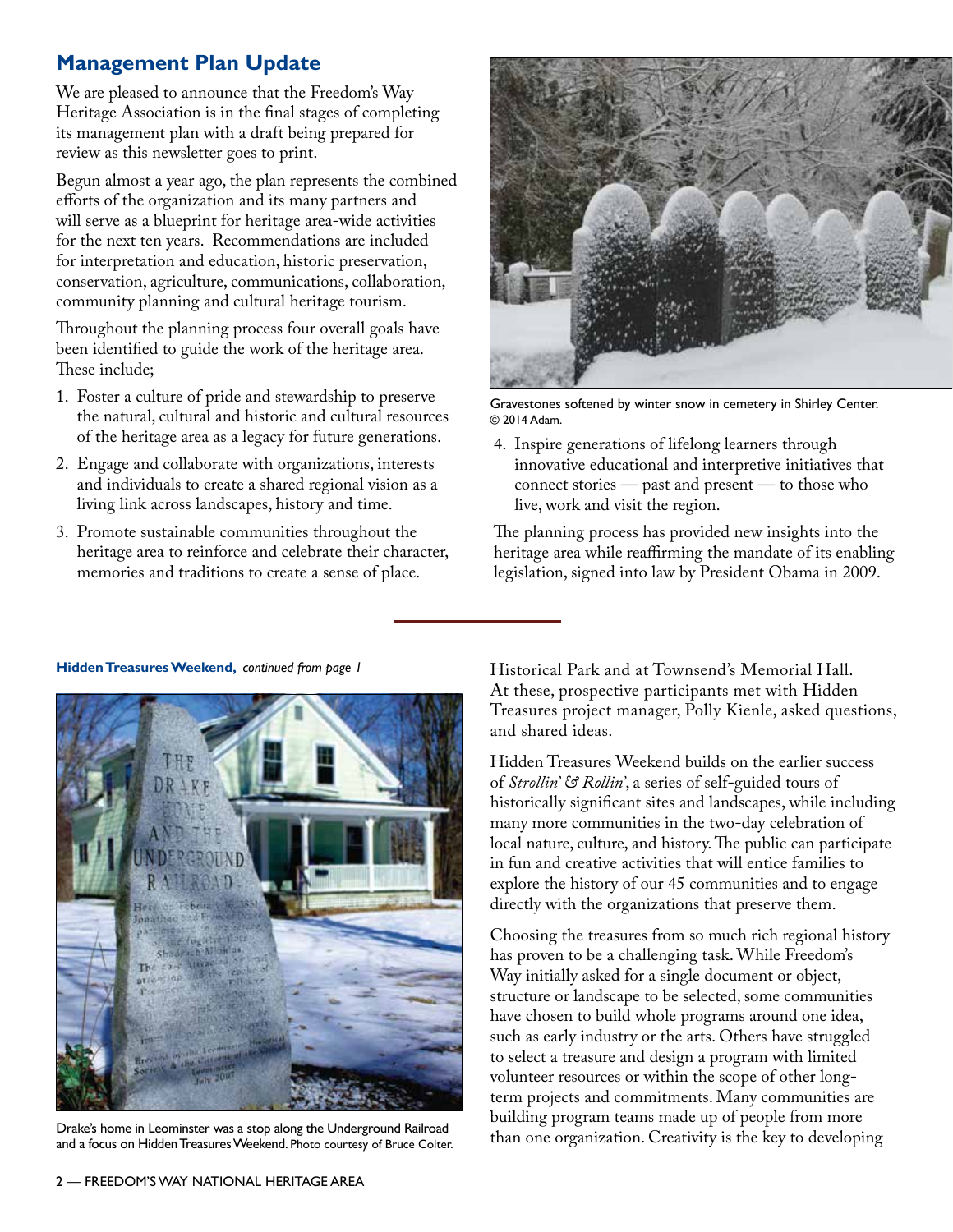# **Walden Pond Visitor Center**

In early December the first phase of construction began on a new visitor center for Walden Pond. Designed by architect Maryanne Thompson, the 5,700 square foot facility has a zero net energy footprint, is LEED silver certified and fits gently on the land, providing a gateway to educating the public about Walden's cultural and natural history.

The new building will include interior and exterior exhibits, public bathrooms and meeting and administration space and will be powered by a solar parking canopy and electric vehicle charging stations. Reconfigured site circulation and pedestrian safety improvements, designed by



For the 500,000 who visit Walden Pond each year, the visitor center will serve as a gateway for other Thoreaurelated sites in the heritage area such as the Walden Woods Project, Concord Museum, Brister's Hill, Thoreau Farm and Sleepy Hollow Cemetery. Interpretive exhibits will provide an opportunity to learn about the significance of Walden Pond and the birth of the conservation movement encouraging stewardship.

For detailed information on this project, visit [http://www.](http://www.mass.gov/eea/docs/dcr/news/public-meetings/materials/parklands/2014-9-30-walden-presentation.pdf) [mass.gov/eea/docs/dcr/news/public-meetings/materials/](http://www.mass.gov/eea/docs/dcr/news/public-meetings/materials/parklands/2014-9-30-walden-presentation.pdf) [parklands/2014-9-30-walden-presentation.pdf](http://www.mass.gov/eea/docs/dcr/news/public-meetings/materials/parklands/2014-9-30-walden-presentation.pdf)



Walden Pond Visitor Center Interpretive Design and Views as presented by DCR on September 30, 2014.

Hidden Treasures Weekend programs – no community or organization should be prevented from participating because of limited resources.

Just as residents will be able to experience a range of local stories over the course of the May weekend, participating organizations are benefitting from the ideas and experience of their peers. Hidden Treasures participants are linked through a shared project website, Facebook page, blog, and support plan. They are able to support each other in planning, refining, and implementing their programs, as



Plates line rafter above windows in the Poole House-Hackett Barn, Hollis, NH. (c) 2014 Todisco.

well as turning to the project manager for expert help. They will also be invited to participate in the National Heritage Area conference on interpretive practice that Freedom's Way is hosting in late March. As Freedom's Way is engaged in writing a new management

plan with new interpretive themes for the region, the stories and ideas behind Hidden Treasures Weekend programs will contribute to the development of local interpretive themes that strengthen community identity.

Look for more information about the Hidden Treasures

Weekend on our website, the Facebook page, and in the local press. Freedom's Way is very excited to launch this new program, which we hope will be an annual feature of our calendar. We extend our thanks to the communities and organizations sharing this new adventure with us.

If you are a member of an organization in a Freedom's Way community that is not already participating in the Hidden Treasures Weekend, you are welcome to submit a program proposal. If you are not sure whether your community has already signed on, check with us. Contact Polly Kienle at pkienle@freedomsway.org or at this address: Freedom's Way Heritage Association, 94 Jackson Road, Suite 311 Devens, MA 01434.

*The public can participate in fun and creative activities that will entice families to explore the history of our 45 communities and to engage directly with the organizations that preserve them.*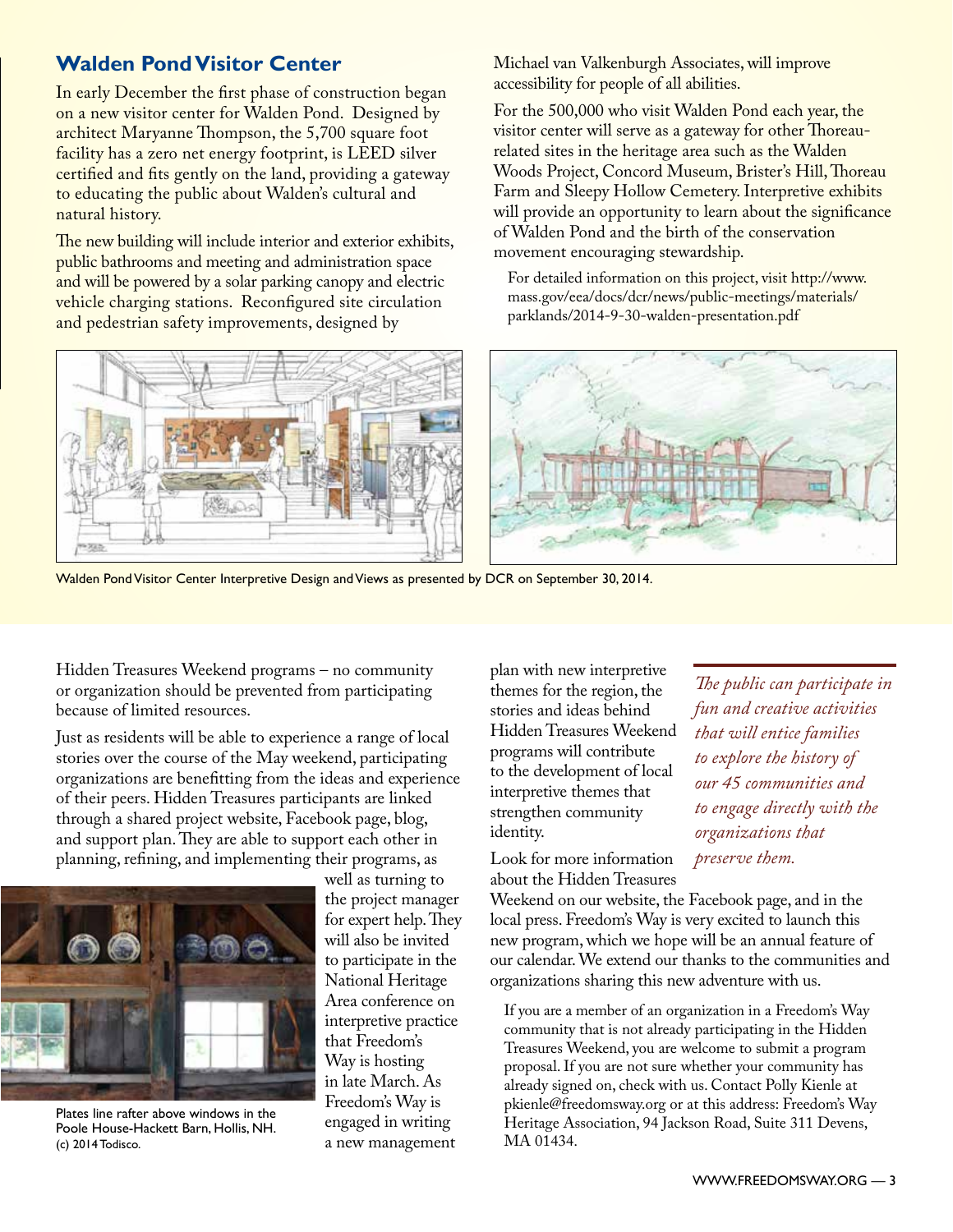# **THE YEAR IN REVIEW**





(Top) In March the *Defending Freedom: Communities in Conflict Workshop*, presented in partnership with Mass Historical Society, The American Antiquarian Society and Minute Man National Historical Park, offered four sessions designed to help participants (shown here) gain skills in turning local resources into compelling programs and experiences. © 2014 Todisco

(Left) During the October 2014 FWHA Annual Meeting held at the historic Shirley Meeting House, Jim Moran, Director of Outreach, The American Antiquarian Society, narrates the premiere performance *The Untold Story: Steps Along the Road to Revolution*, written by historian Mary B. Fuhrer based on the research collected as part of the Patriot's Paths project. © 2014 Courtesy of Holly Hasse.

## **Montachusett Regional Trails Coalition Partnership Promotes Community Trail Walks**

One year ago **Freedom's Way (FWHA)** initiated planning for a trail initiative with **Montachusett Regional Trail Coalition (MRTC)** with the goal of promoting trail-based events within the heritage area. This community outreach project grew out of MRTC's larger vision to increase awareness, accessibility and appreciation for recreational trails and greenways throughout the region, which provides tremendous benefits to residents and tourists alike. Trails are the pathways that connect us to our communities and special places, inviting us to retrace earlier footsteps and explore our rich heritage and hidden treasures.

Working together, FWHA and MRTC created **Connecting Communities—Along Our Trails**, a series of twelve trail-based events hosted by a different community

each month from June 2014 through May 2015. In addition, Montachusett Trail Guide was created highlighting the trails and sites in twenty-three communities.

During the past year, community and historical organizations, trail stewards, land trusts, naturalists and volunteers planned unique trail experiences which have included: Fort Devens Museum Tank Trail Walk & Trolley Tour (Devens), the Benton MacKaye Memorial Walk (Shirley), and the Winter Hike at Waushacum Overlook with behind-the-scenes tour of Rittenhour House (Sterling). The response has been overwhelmingly positive and more trail walks are scheduled through December 2015.

For more information, please visit: http://freedomsway.org/ projects/along-our-trails.html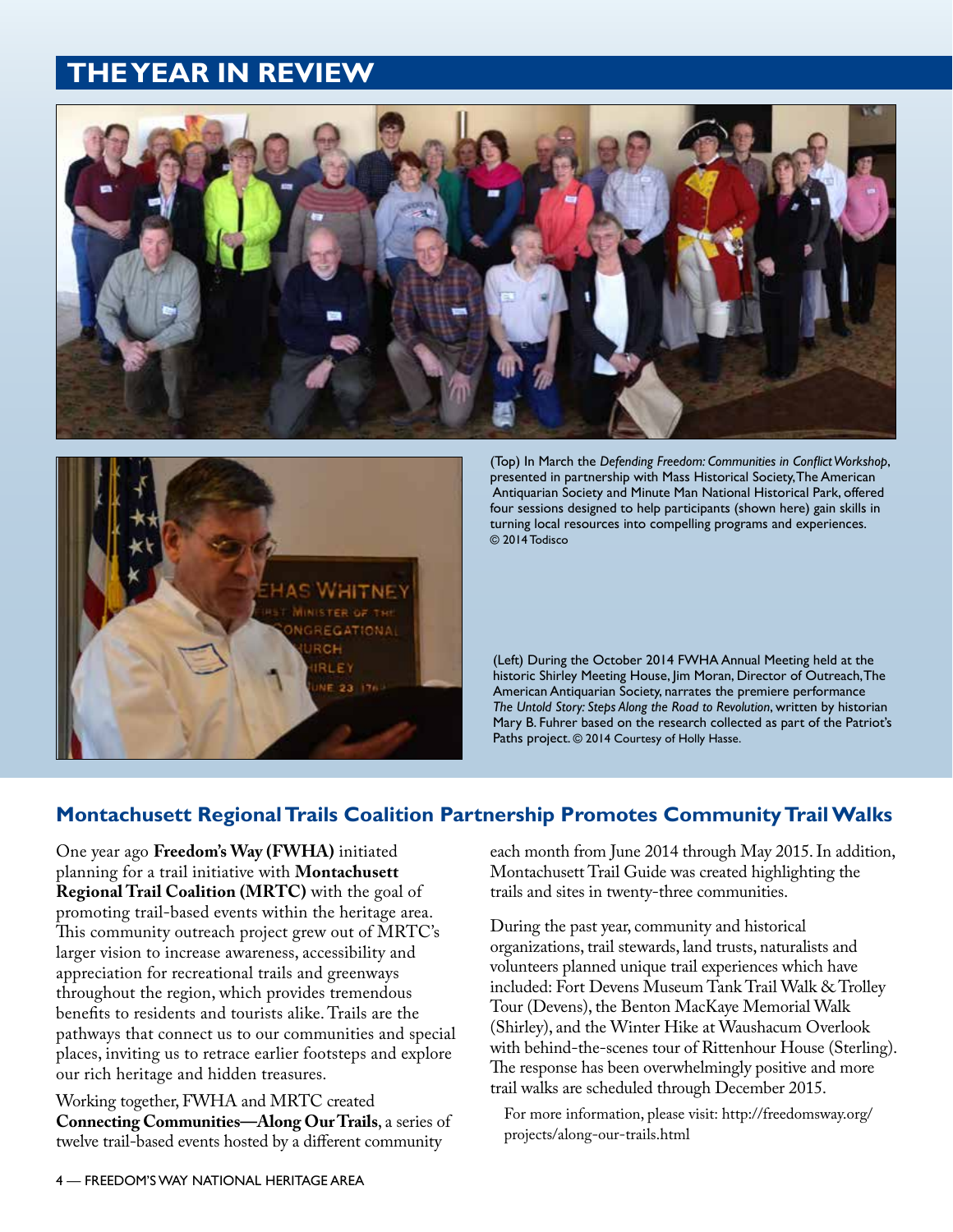

September saw the first annual Walden to Wachusett Weekend, an *In Thoreau's Footsteps* event exploring two of Thoreau's favorite places: Walden Pond State Reservation and Wachusett Mountain State Reservation with programs for all ages.



(Left) The Worcester Barn [shown] was one of seven barns showcased in September as part of The Hollis Barns: Tour & Lecture. John Porter, co-author of *Preserving Old Barns*, opened the event speaking on features of NH barns. Sponsored by the NH Preservation Alliance in association with Freedom's Way and the Hollis Historical Society. (Right) View looking out to fields from inside the Linden Barn. © 2014 All photos by Todisco



Senator Jamie Eldridge addresses the trail group prior to the Devens Association & Senator Eldridge walk at Washacum Overlook. Tank Trail Walk in June.



Marion Stoddart, founder of Nashua River Watershed Association & Senator Eldridge on Devens trail walk.



Hikers enjoy the December sunshine during the Sterling Trail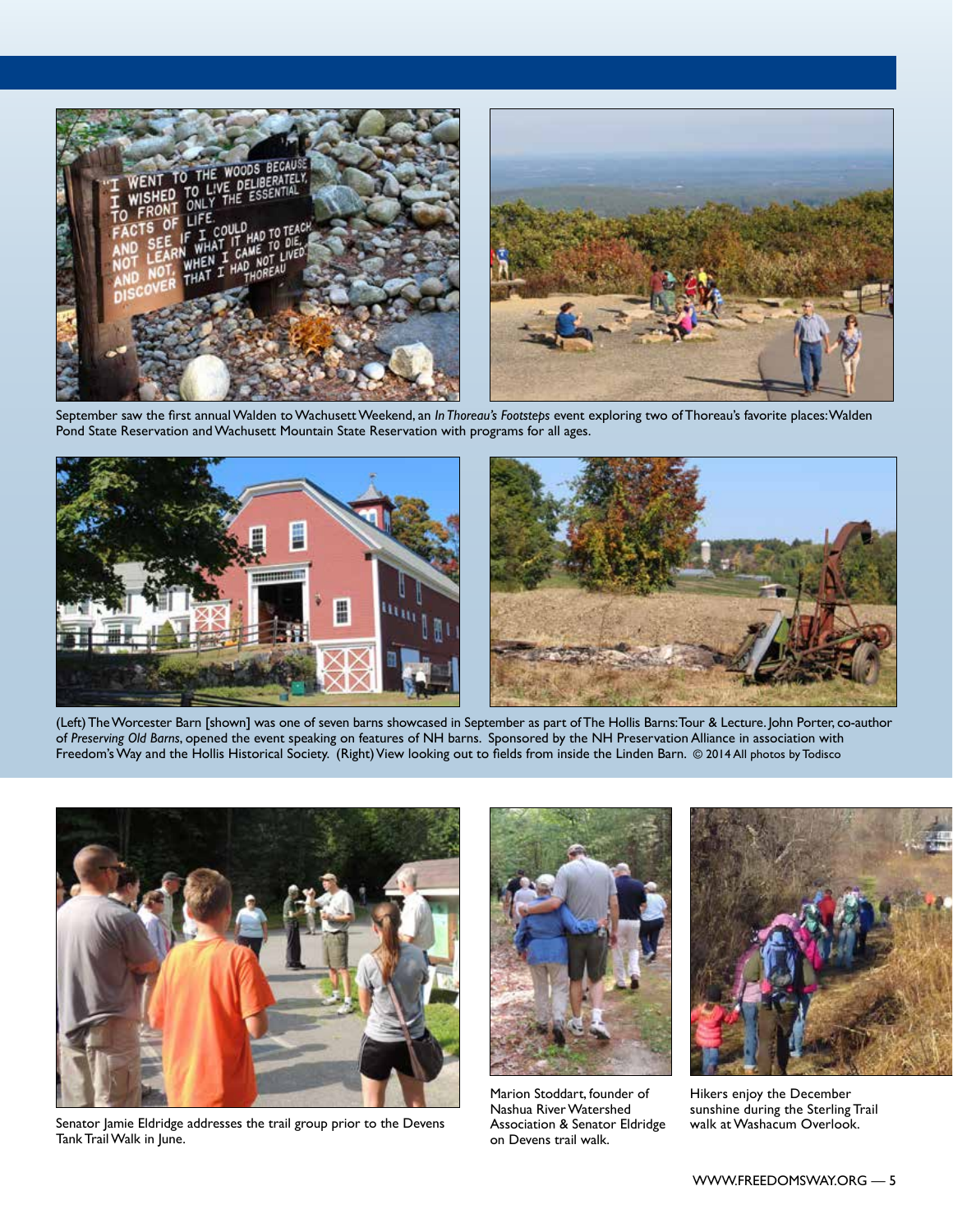## **Farms, Fields, and Forests in the Nashua River Watershed: Stories from the Land**

*Freedom's Way Heritage Association is collaborating with the Nashua River Watershed Association on the oral history project "Farms, Fields and Forests: Stories from the Land" to preserve a record of the region's rapidly changing cultural and natural landscapes. Focusing on working landscapes, the project is an extension of the Association's "Apple Orchard Oral History Project" and will focus on the 27 communities located within both organization's service areas.*

John Mickola recalls a time when there were undeveloped forests and beautiful fields on all sides of the Mickola Farm in Ashby. When John was a child, all the nearby homes were working farms, and the families knew each other. "If I heard the rattle of a car I would know who it was."

The house and land where John and his family live today is the farm that John's Finnish grandfather bought in 1907 for roughly \$20 an acre. "The Finns jumped at the chance to own land as they had knowledge of farming tough homesteads and brought with them traditional ways to `enliven' the land again," says John. Blueberries were an important crop on this and other area farms. The many paper mill workers in Fitchburg would be unemployed during the summer when the factories became too



Farmer and conservationist, John Mikola, is a third generation landowner in Ashby, MA. Photo courtesy of NRWA.

hot, and these workers and their families were brought out to pick high-bush blueberries at ten cents a quart for extra

> money. The berry fields were managed communally in the fall among the Finnish neighbors when the fields were burned, and everyone helped each other during haying season as well. John has continued to mow the hayfields. John was a member of the Ashby Grange from when he was a teenager to when it closed its door for the last time in 2011.

> Today, not even one of the properties near John is a full-time farm. John values open spaces, and he has preserved the family land in perpetuity.

> *John's story has been recorded by Al Futterman, Land Programs Director at the Nashua River Watershed Association.*



National Park Service. **CENTENNIAL** 

Mikola family farmhouse in Ashby, circa 1910. Photo courtesy of NRWA.

## **National Park Service Centennial 2016**

The National Park Service has announced that the centerpiece of its 2016 Centennial will be a broad public engagement campaign that reintroduces the national parks and the work of the National Park Service to a new generation of Americans inviting them to visit and get involved.

Launched in March of 2015, the two-year campaign encourages Americans to "Find Your Park" and discover a personal connection to a place or story that provides inspiration or enjoyment to them, as they join the National Park Service in its second century of stewardship of America's most treasured places.

Created on August 26, 1916 the National Park Service comprises 405 areas covering more than 84 million acres in every state, the District of Columbia, American Samoa, Guam, Puerto Rico, and the Virgin Islands. Their portfolio includes national parks, monuments, battlefields, military parks, historical parks, historic

> sites, lakeshores, seashores, recreation areas, scenic rivers and trails, and the White House.

To see the complete list of National Park Service sites and affiliated areas by type and number visit: http://www.nps.gov/findapark/ index.htm

To learn more about the 2016 Centennial visit: http://www.nps.gov/subjects/centennial/index.htm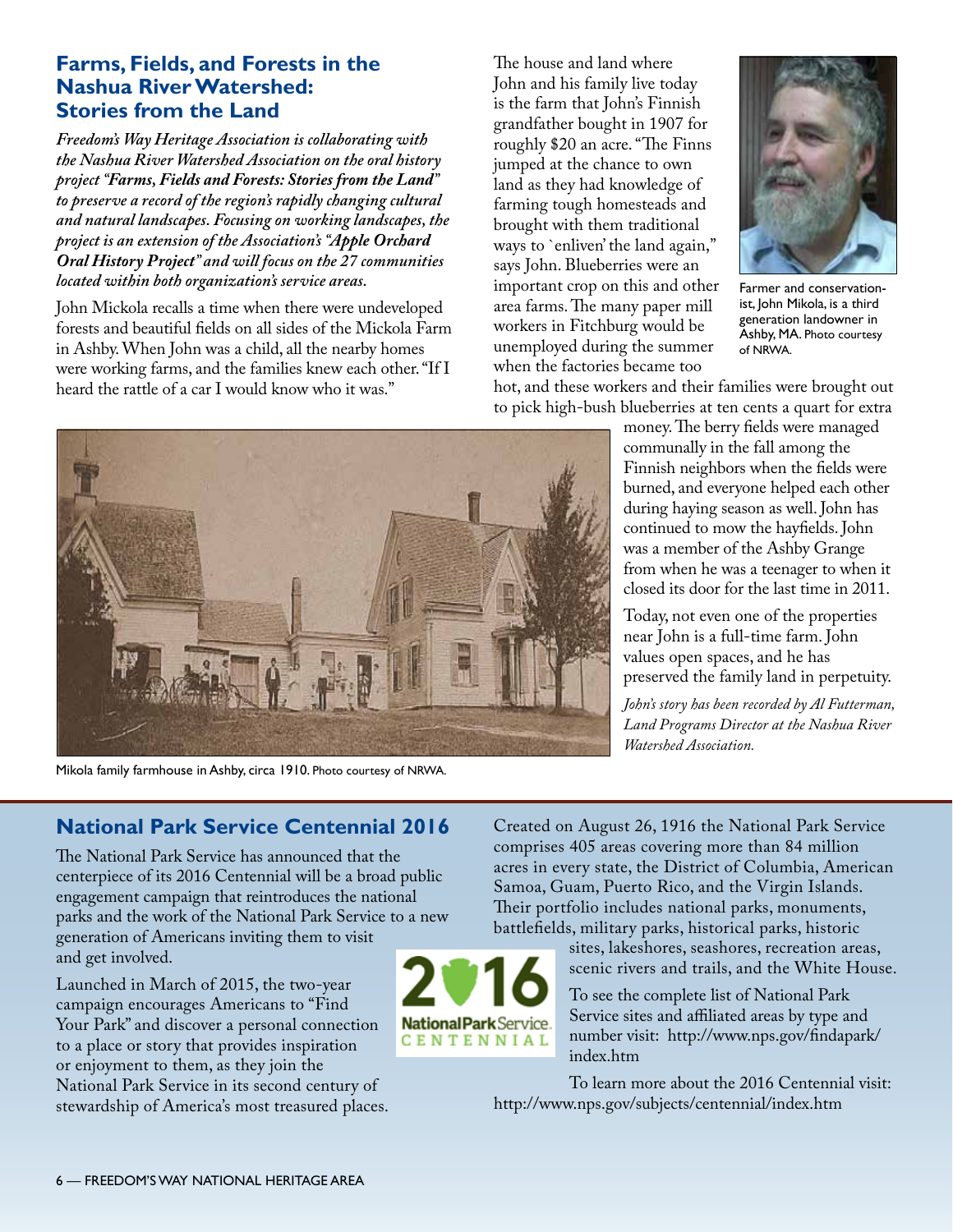## **Community Character and Common Themes The Memory and Meaning of Place**



Town Center of Concord, MA; Historical Collections, Relating to the History and Antiquities of Every Town in Massachusetts, Barber (1848).

COMMUNITY CHARACTER AND COMMON THEMES is the focus of a three-day interpretive conference in Concord, MA on March 26, 27, and 28. Using this historic town as laboratory, participants will investigate engaging ways to interpret the meaning and memory of place through a variety of innovative sessions and field excursions.

In a rapidly globalized increasingly homogeneous world, it is the character of the places in which we live that define us. Local stories and places provide a lens through which to develop community identity and sense of place. The conference will explore the intimate link between discovery and interpretation as a means of bringing local stories to life within individual communities, connecting them to themes within the National Heritage Area.

Behind the scene tours will be offered of Minute Man National Historical Park, The Thoreau Institute at Walden Woods and The Old Manse as well as field excursions throughout Concord. Case studies, presentations and round tables will explore best practices in interpretation and educational programming and will include sessions on revealing, evaluating and interpreting local resources, framing and creating desired visitor experiences and developing and articulating community – based themes.

Harvard University Robert & Lois Orchard Professor in the History of Landscape, John R. Stilgoe will deliver the keynote address. Historian Bill Fowler of Northeastern University will open Friday's sessions and speak on the role of regional history in shaping the way we think, with an emphasis on heritage areas.

The conference is offered in partnership with the U.S. National Park Service. Presenting organizations include: Minute Man National Historical Park, Boston National Historical Park, John H. Chafee Blackstone River Valley National Heritage Corridor, American Antiquarian Society, The Drinking Gourd Project, Fitchburg Art Museum, The Guild of Historic Interpreters, Mass Audubon Society, Nashua River Watershed Association, New England Scenic Trails, The Thoreau Institute at Walden Woods, The Thoreau Society, The Trustees of Reservations, Walden Pond State Reservation (DCR) and Wachusett Mountain State Reservation (DCR).

For more information visit: [www.freedomsway.org](http://www.freedomsway.org/friends/news.html)

### **Community Character and Common Themes**

### **The Memory and Meaning of Place**

*Thursday, March 26th* 

Behind the Scene Tours Introductory Workshop + Case Studies Keynote Address

#### *Friday, March 27th*

Regional History + The Power of Place Presentations and Workshops Reception

### *Saturday, March 28th* Local Stories + Interpretation

The Freedom's Way Experience

Attendance is limited. For full details & to register: [www.freedomsway.org](http://www.freedomsway.org/friends/news.html)